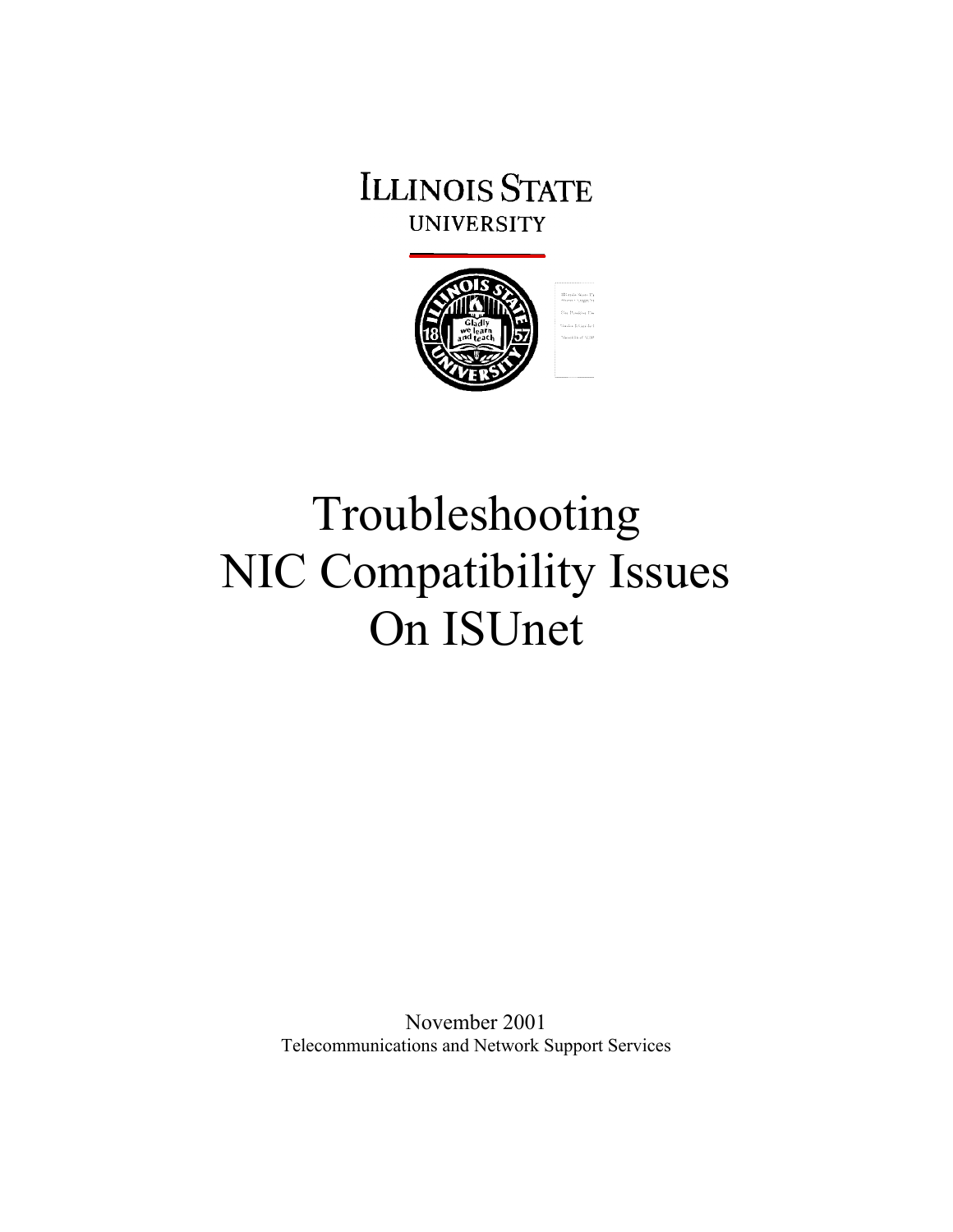# **Background Information**

#### **Purpose**

The purpose of this document is to cover common issues associated with Network Interface Cards (NICs) interoperating with ethernet switches. With permission, most of this document was summarized and customized for ISUnet from online documentation at Cisco's public website. Network issues, such as slow performance and connectivity problems, as well as switch issues dealing with physical connectivity and data link errors, may be related to NIC issues. This document will discuss how to troubleshoot the following:

- Auto-Negotiation
- Physical Connectivity
- Port Errors (Data Link Errors)
- Continuous Link Up/Down Situations
- Gigabit Port Configuration
- Common NIC Issues and Resolutions

### **Why Do Auto-Negotiation and Compatibility Issues Exist?**

Auto-negotiation issues may result from non-conforming implementation, hardware incapabilities, or software defects. When NICs or vendor switches do not conform exactly to the IEEE specification 802.3u, problems may result. Hardware incompatibility and other issues may also exist as a result of vendor-specific advanced features, such as auto-polarity or cabling integrity, that are not described in IEEE 802.3u specification for 10/100 Mbps auto-negotiation. Generally, if both the NIC and the switch adhere to the IEEE 802.3u auto-negotiation specifications and all additional features are disabled, autonegotiation should properly negotiate speed and duplex and no operational issues should exist.

# **General Troubleshooting for 10/100 Mbps NICs**

### **Auto-Negotiation Valid Configuration Table**

Speed determination issues may result in no connectivity. However, issues with autonegotiation of duplex will generally not result in link establishment issues. Instead, autonegotiation issues mainly result in performance-related issues. The most common problems when investigating NIC issues deal with speed and duplex configuration. The table below summarizes all possible settings of speed and duplex for FastEthernet NICs and Switch Ports.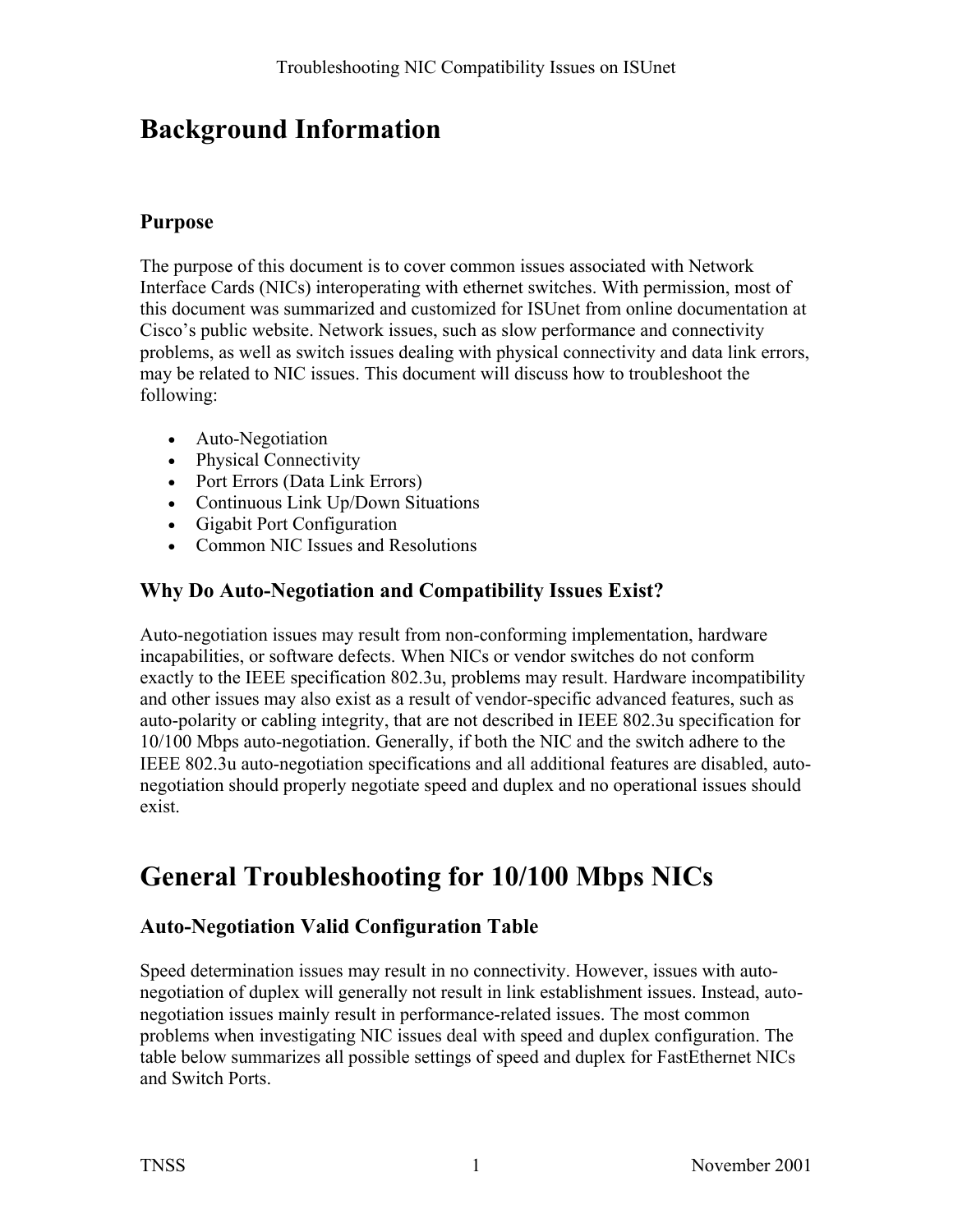**Note:** This section is only applicable for 10/100 Mbps NICs, and not 1000BaseX NICs.

| Configuration             | Configuration                                                                | <b>Resulting</b>           | <b>Resulting</b>         |                                                                                                                                                 |
|---------------------------|------------------------------------------------------------------------------|----------------------------|--------------------------|-------------------------------------------------------------------------------------------------------------------------------------------------|
| <b>NIC</b>                | <b>Switch</b><br> (Speed/Duplex)  (Speed/Duplex)  Speed/Duplex  Speed/Duplex | <b>NIC</b>                 | <b>Switch</b>            | <b>Comments</b>                                                                                                                                 |
| <b>AUTO</b>               | <b>AUTO</b>                                                                  | 100 Mbps,<br>Full-duplex   | 100 Mbps,<br>Full-duplex | Assuming<br>maximum<br>capability of<br>switch and<br>NIC is 100<br>full-duplex.                                                                |
| 100 Mbps, Full-<br>duplex | <b>AUTO</b>                                                                  | 100 Mbps,<br>Full-duplex   | 100 Mbps,<br>Half-duplex | <b>Duplex</b><br>Mismatch $1$                                                                                                                   |
| <b>AUTO</b>               | 100 Mbps, Full-<br>duplex                                                    | $100$ Mbps,<br>Half-duplex | 100 Mbps,<br>Full-duplex | <b>Duplex</b><br>Mismatch $1$                                                                                                                   |
| 100 Mbps, Full-<br>duplex | 100 Mbps, Full-<br>duplex                                                    | 100 Mbps,<br>Full-duplex   | 100 Mbps,<br>Full-duplex | Correct<br>Manual<br>Configuration.                                                                                                             |
| 100 Mbps,<br>Half-duplex  | <b>AUTO</b>                                                                  | 100 Mbps,<br>Half-duplex   | 100 Mbps,<br>Half-duplex | Link is<br>established,<br>but switch<br>does not see<br>any auto-<br>negotiation<br>information<br>from NIC and<br>defaults to<br>half-duplex. |
| 10 Mbps, Half-<br>duplex  | <b>AUTO</b>                                                                  | 10 Mbps,<br>Half-duplex    | 10 Mbps,<br>Half-duplex  | Link is<br>established,<br>but switch<br>will not see<br>FLP and will<br>default to 10<br>Mbps half-<br>duplex.                                 |
| 10 Mbps, Half-<br>duplex  | 100 Mbps,<br>Half-duplex                                                     | No Link                    | No Link                  | Neither side<br>will establish<br>link due to                                                                                                   |

**Table 1 - Auto-Negotiation Valid Configuration Table**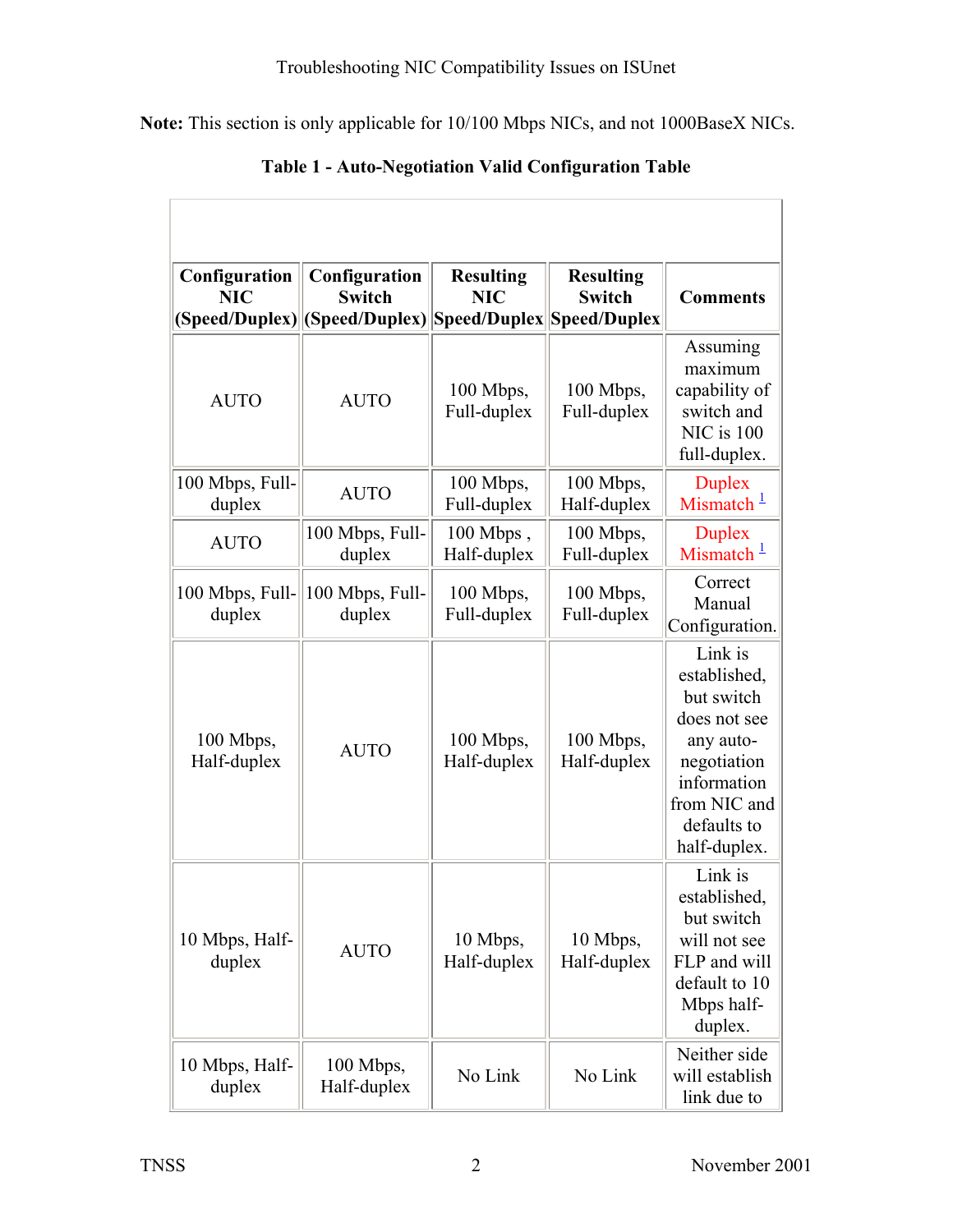|             |                          |                         |                         | speed<br>mismatch.                                                                                   |
|-------------|--------------------------|-------------------------|-------------------------|------------------------------------------------------------------------------------------------------|
| <b>AUTO</b> | 10 Mbps, Half-<br>duplex | 10 Mbps,<br>Half-duplex | 10 Mbps,<br>Half-duplex | Link is<br>established,<br>but NIC will<br>not see FLP<br>and default to<br>10 Mbps half-<br>duplex. |

<sup>1</sup> A duplex mismatch will result in performance issues, intermittent connectivity, and possible loss of communication. When troubleshooting NIC issues, verify that the NIC and switch are using a valid configuration.

#### **Why Can't the Speed and Duplex Be Hard-Coded On Only One Link Partner?**

As indicated in the Auto-Negotiation Valid Configuration Table, manually setting the speed and duplex for full-duplex on one link partner will result in a duplex mismatch. This is the result of disabling auto-negotiation on one link partner and the other link partner defaulting to a half-duplex configuration. A duplex mismatch will result in slow performance, intermittent connectivity, data link errors, and other issues. If the intent is not to use auto-negotiation, both link partners must be configured for speed and duplex manually for full-duplex settings.

#### **Recommended Port Configuration (Auto-Negotiation or Manual Configuration)**

There are many opinions on the subject of auto-negotiation. Previously, many engineers were advising customers not to use auto-negotiation with any switch connected device. However, improvements in the interoperation of auto-negotiation and the maturity of the technology has recently changed the view of using auto-negotiation. In addition, performance issues due to duplex mismatches as a result of manually setting speed and duplex only on one link partner, have become more common. Due to these recent issues, using auto-negotiation is regarded as a valid practice.

#### **Conflicts with Power Management**

The common resolutions for these issues are listed below:

1. **Disable Windows 2000 and Windows Millenium Edition (ME) Power Management Functions**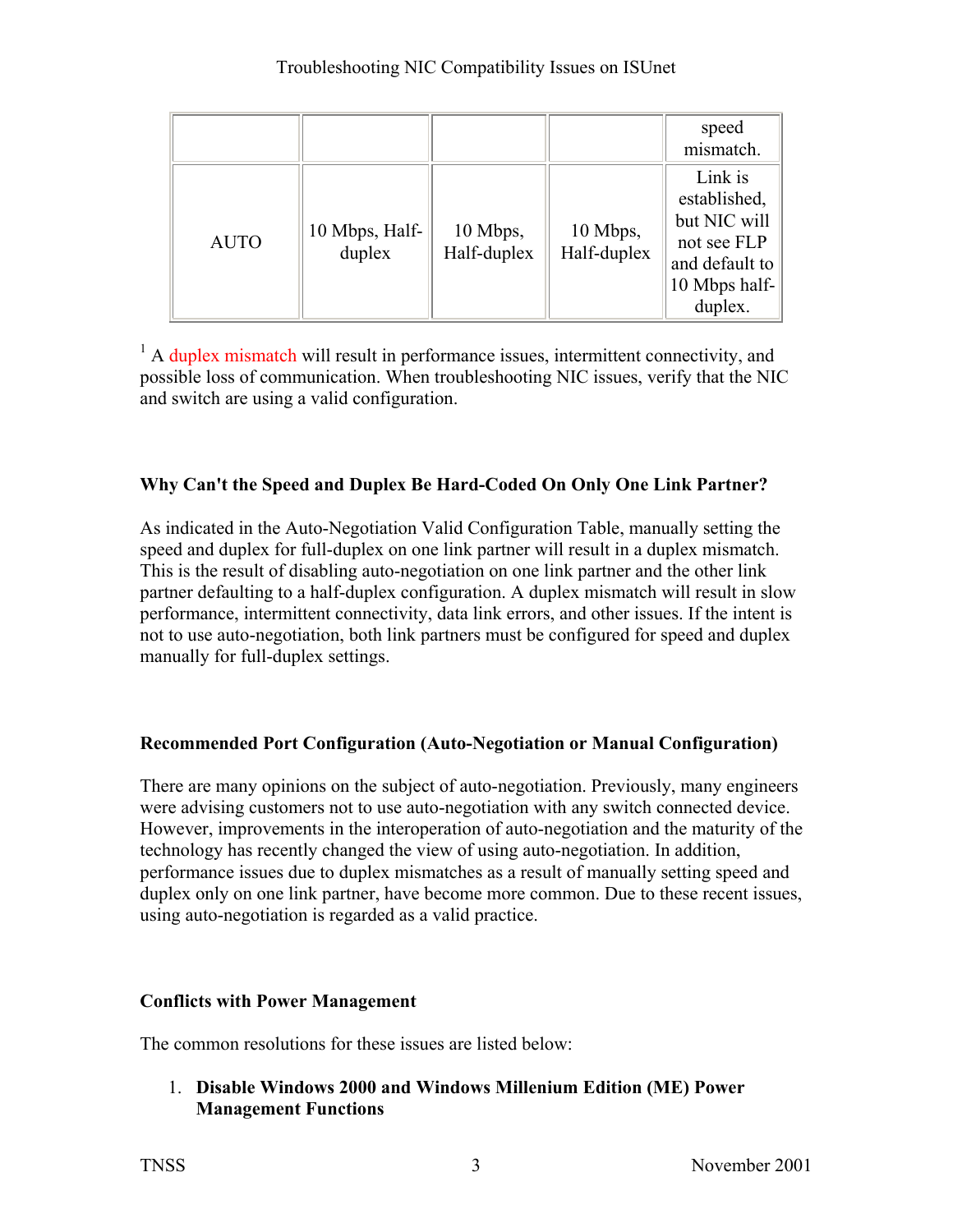Windows 2000 and Windows ME employ a power management capability that can disable the NIC. When the NIC is disabled for power management, the NIC will drop link to the switch. If there is a concern of link going up/down on NICs using operating systems Windows 2000 or Windows ME, disable the power management feature as a first means of troubleshooting link up/down situations.

#### 2. **Disable NIC Power Management Functionality**

Many NICs support their own power management capability. When troubleshooting link up/down issues, disable this feature as another means of troubleshooting. Please reference the NIC documentation for information on disabling power management.

#### **Understanding Data Link Errors**

Many performance issues with NICs can be related to data link errors. Excessive errors usually indicate a problem. When operating at half-duplex setting, some data link errors such as Frame Check Sequence (FCS), alignment, runts, and collisions are normal. Generally, a one percent ratio of errors to total traffic is acceptable for half-duplex connections. If the ratio of errors to input packets is greater than two or three percent, performance degradation may be noticed.

In half-duplex environments, it is possible for both the switch and the connected device to sense the wire and transmit at exactly the same time and result in a collision. Collisions can cause runts, FCS, and alignment errors due to the frame not being completely copied to the wire which results in fragmented frames.

When operating at full-duplex, FCS, Cyclic Redundancy Checks (CRC), alignment errors, and runt counters should be minimal. If the link is operating at full-duplex, the collision counter is not active. If the FCS, CRC, alignment, or runt counters are incrementing, check for a duplex mismatch. Duplex mismatch is a situation where the switch is operating at full-duplex and the connected device is operating at half-duplex, or vice versa. The result of a duplex mismatch will be extremely slow performance, intermittent connectivity, and loss of connection. Other possible causes of data link errors at full-duplex are bad cables, faulty switch port, or NIC software/hardware issues.

#### **Explanation of Port Errors**

| $\ $ Counter $\ $ Description |
|-------------------------------|

 $\overline{1}$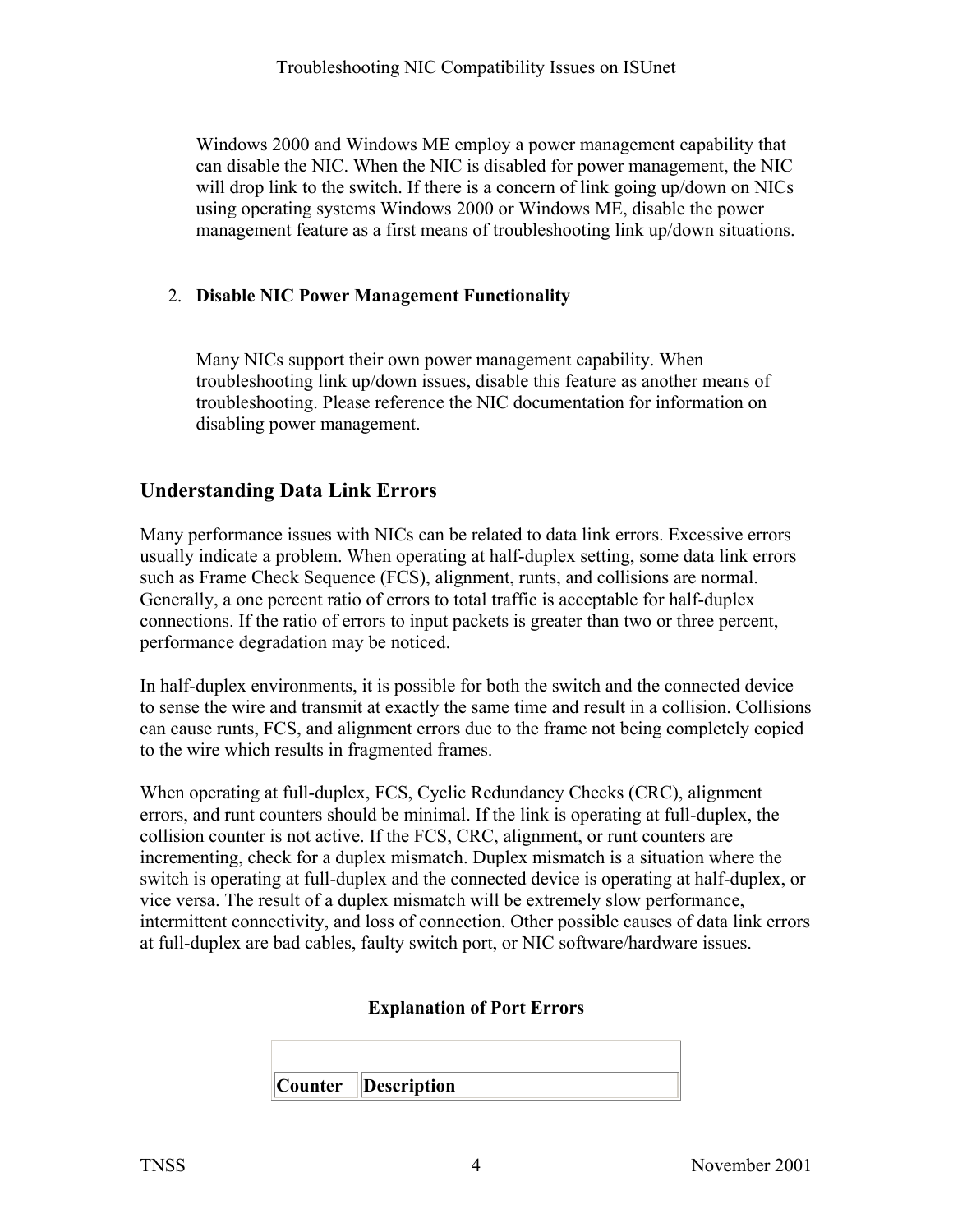| Errors                                     | Alignment errors are a count of the<br>Alignment number of frames received that don't end<br>with an even number of octets and have a<br>bad CRC.                                                                                                                                                                                                                                                                                                                                                                                                                                                                                                                                                                                                                                                          |
|--------------------------------------------|------------------------------------------------------------------------------------------------------------------------------------------------------------------------------------------------------------------------------------------------------------------------------------------------------------------------------------------------------------------------------------------------------------------------------------------------------------------------------------------------------------------------------------------------------------------------------------------------------------------------------------------------------------------------------------------------------------------------------------------------------------------------------------------------------------|
| <b>FCS</b><br>(Frame<br>Check<br>Sequence) | FCS error count is the number of frames<br>that were transmitted/received with a bad<br>checksum (CRC value) in the Ethernet<br>frame. These frames are dropped and not<br>propagated onto other ports.                                                                                                                                                                                                                                                                                                                                                                                                                                                                                                                                                                                                    |
| Xmit-Err                                   | This is an indication that the internal<br>transmit buffer is full.                                                                                                                                                                                                                                                                                                                                                                                                                                                                                                                                                                                                                                                                                                                                        |
| Rcv-Err                                    | This is an indication that the receive<br>buffer is full.                                                                                                                                                                                                                                                                                                                                                                                                                                                                                                                                                                                                                                                                                                                                                  |
| UnderSize                                  | These are frames which are smaller than<br>64 bytes (including FCS) and have a<br>good FCS value.                                                                                                                                                                                                                                                                                                                                                                                                                                                                                                                                                                                                                                                                                                          |
| Single<br>Collisions                       | Single collisions are the number of times<br>the transmitting port had one collision<br>before successfully transmitting the<br>frame to the media.                                                                                                                                                                                                                                                                                                                                                                                                                                                                                                                                                                                                                                                        |
| Multiple<br>Collisions                     | Multiple collisions are the number of<br>times the transmitting port had more than<br>one collision before successfully<br>transmitting the frame to the media.                                                                                                                                                                                                                                                                                                                                                                                                                                                                                                                                                                                                                                            |
| Late<br>Collisions                         | A late collision occurs when two devices<br>transmit at the same time and neither side<br>of the connection detects a collision. The<br>reason for this occurrence is because the<br>time to propagate the signal from one end<br>of the network to another is longer than<br>the time to put the entire packet on the<br>network. The two devices that cause the<br>late collision never see that the other is<br>sending until after it puts the entire<br>packet on the network. Late collisions are<br>detected by the transmitter after the first<br>"slot time" of 64 byte times. They are<br>only detected during transmissions of<br>packets longer than 64 bytes. Its<br>detection is exactly the same as for a<br>normal collision; it just happens late<br>when compared to a normal collision. |
| Excessive                                  | Excessive collision are the number of                                                                                                                                                                                                                                                                                                                                                                                                                                                                                                                                                                                                                                                                                                                                                                      |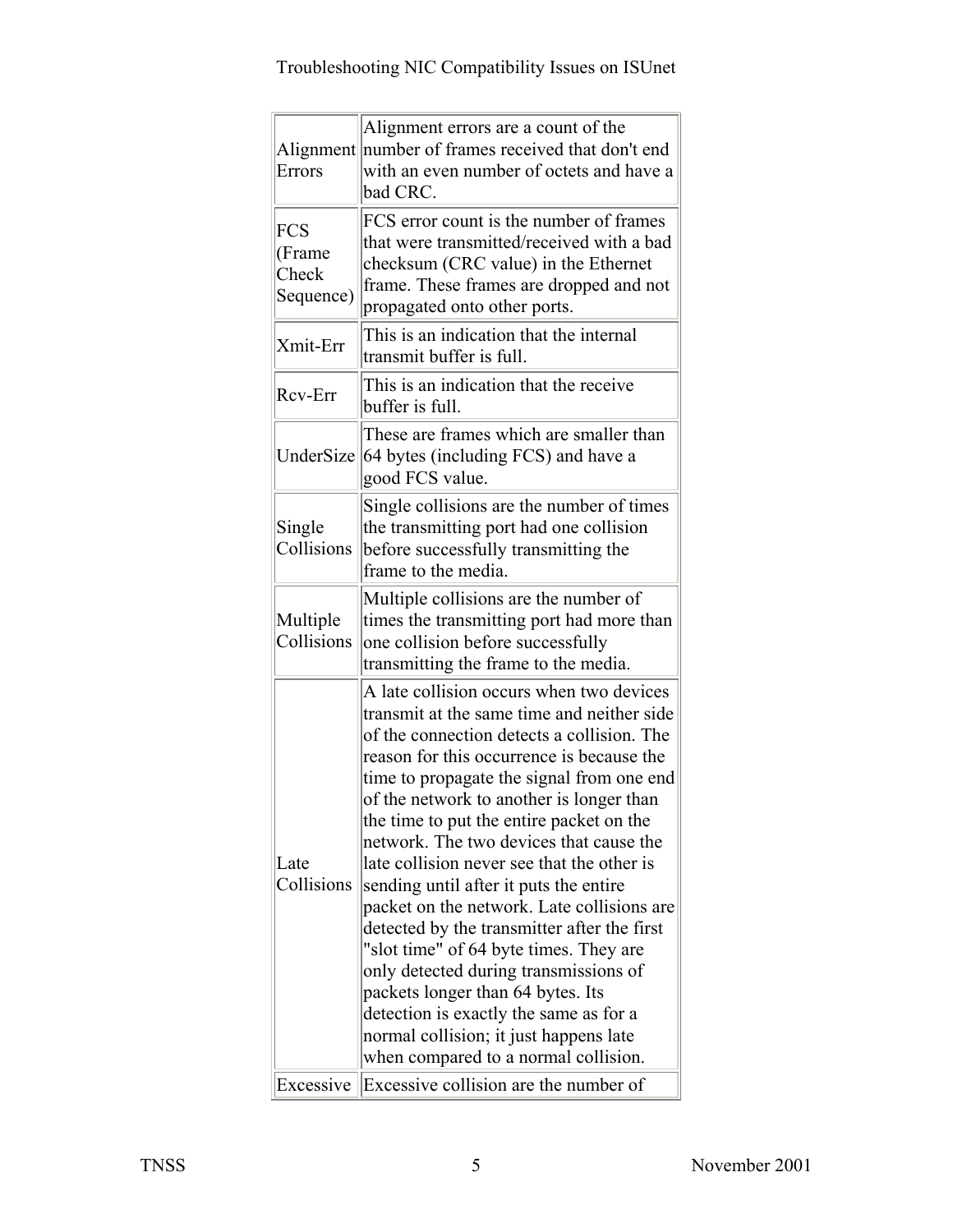|                  | Collisions frames that are dropped after 16 attempts<br>to send the packet resulting in 16<br>collisions.                                                |
|------------------|----------------------------------------------------------------------------------------------------------------------------------------------------------|
| Carrier<br>Sense | Carrier sense occurs every time an<br>Ethernet controller wants to send data<br>and the counter is incremented when<br>there is an error in the process. |
| Runts            | These are frames smaller than 64 bytes<br>with a bad FCS value.                                                                                          |
| Giants           | These are frames that are greater than<br>1518 bytes and have a bad FCS value.                                                                           |

### **Possible Causes for Incrementing Port Errors**

| Counter                             | <b>Possible Cause</b>                                                                                                                                                                                                                                                                                                                                                                                                                                                            |
|-------------------------------------|----------------------------------------------------------------------------------------------------------------------------------------------------------------------------------------------------------------------------------------------------------------------------------------------------------------------------------------------------------------------------------------------------------------------------------------------------------------------------------|
| Alignment<br>Errors                 | These are the result of collisions at half-<br>duplex, duplex mismatch, bad hardware<br>(NIC, cable or port), or connected device<br>generating frames that do not end with on<br>an octet and have a bad FCS.                                                                                                                                                                                                                                                                   |
| FCS<br>(Frame<br>Check<br>Sequence) | These are the result of collisions at half-<br>duplex, duplex mismatch, bad hardware<br>(NIC, cable, or port), or connected device<br>generating frames with bad FCS.                                                                                                                                                                                                                                                                                                            |
| Xmit-Err                            | This is an indication of excessive input<br>rates of traffic. This is also an indication<br>of transmit buffer being full. The counter<br>should only increment in situations<br>where the switch is unable to forwarded<br>out the port at a desired rate. Situations<br>such as excessive collisions and 10<br>megabit ports will cause the transmit<br>buffer to become full. Increasing speed<br>and moving link partner to full-duplex<br>should minimalize this occurance. |
| Rcv-Err                             | This is an indication of excessive output<br>rates of traffic. This is also an indication<br>of the receive buffer being full. This<br>counter should be zero unless there is<br>excessive traffic through the switch. In<br>some switches, the outlost counter has a<br>direct correlation to the Rcv-Err.                                                                                                                                                                      |
|                                     | UnderSize This is an indication of a bad frame                                                                                                                                                                                                                                                                                                                                                                                                                                   |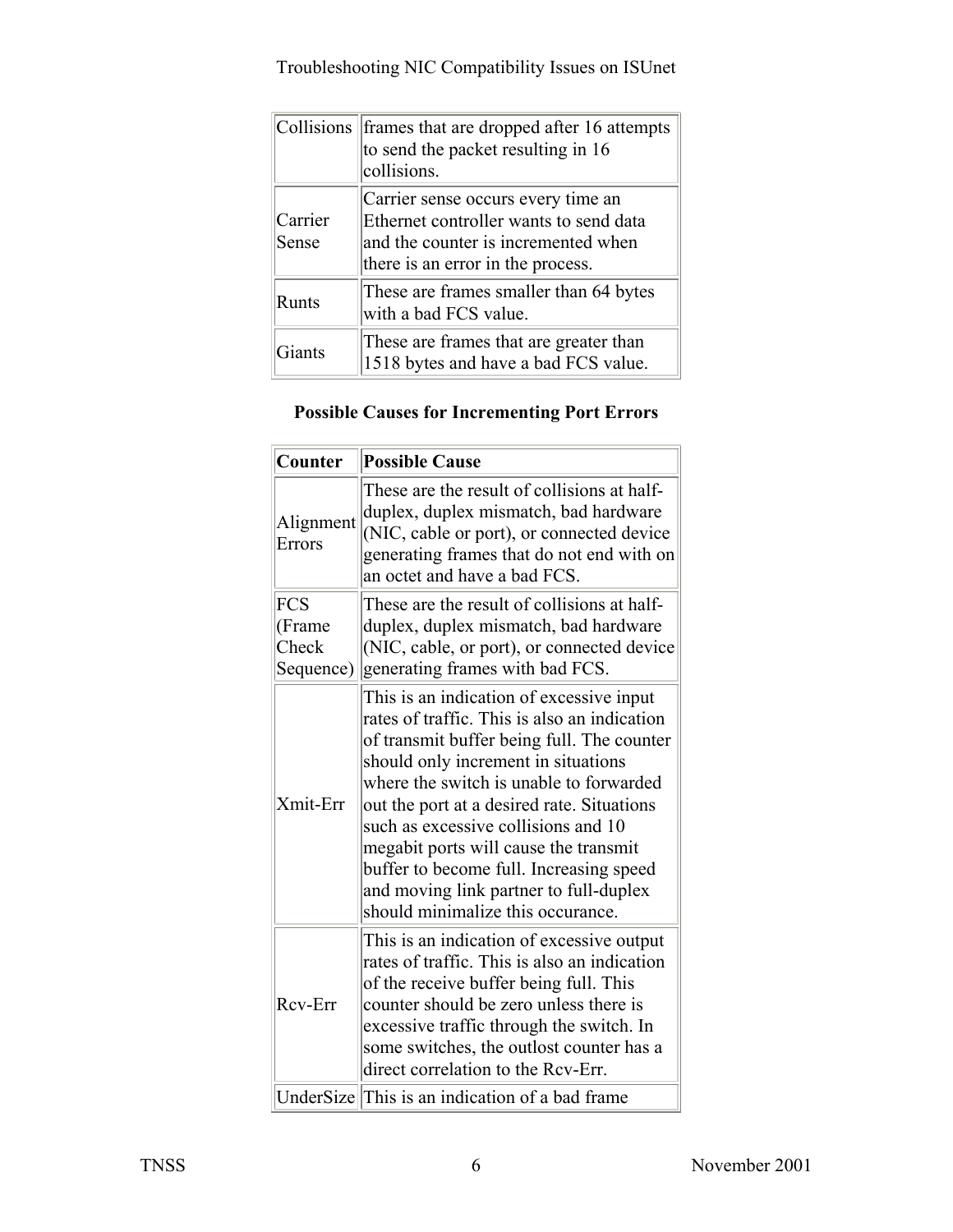|                         | generated by the connected device.                                                                           |
|-------------------------|--------------------------------------------------------------------------------------------------------------|
| Single<br>Collisions    | This is an indication of a half-duplex<br>configuration.                                                     |
| Multiple<br>Collisions  | This is an indication of a half-duplex<br>configuration.                                                     |
| Late<br>Collisions      | This is an indication of faulty hardware<br>$\vert$ (NIC, cable, or switch port) or duplex<br>mismatch.      |
| Excessive<br>Collisions | This is an indication of over-utilization of<br>switch port at half-duplex or duplex<br>mismatch.            |
| Carrier<br>Sense        | This is an indication of faulty hardware<br>(NIC, cable, or switch port).                                    |
| <b>Runts</b>            | This is an indication of the result of<br>collisions, duplex mismatch, dot1q, or<br>ISL configuration issue. |
| Giants                  | This is an indication of faulty hardware,<br>dot1q, or ISL configuration issue.                              |

# **Additional Troubleshooting for 1000BaseX NICs**

### **Gigabit Auto-Negotiation (No Link to Connected Device)**

Gigabit Ethernet has an auto-negotiation procedure that is more extensive than what is used for 10/100 Mbps Ethernet (Gigabit Auto-negotiation spec: IEEE Std 802.3z-1998). The Gigabit Auto-negotiation negotiates flow control, duplex mode, and remote fault information. You must either enable or disable link negotiation on both ends of the link. Both ends of the link must be set to the same value or the link will not connect.

If either device does not support Gigabit auto-negotiation, disabling Gigabit autonegotiation will force the link up. Disabling auto-negotiation "hides" link drops and other physical layer problems. Only disable auto-negotiation to end-devices such as older Gigabit NICs that do not support Gigabit auto-negotiation. Do not disable autonegotiation between switches unless absolutely required as physical layer problems may go undetected and result in spanning-tree loops. The alternative to disabling autonegotiation is contacting the vendor for software/hardware upgrade for IEEE 802.3z Gigabit auto-negotiation support.

#### **Table 2- Gigabit Auto-Negotiation Configuration Table**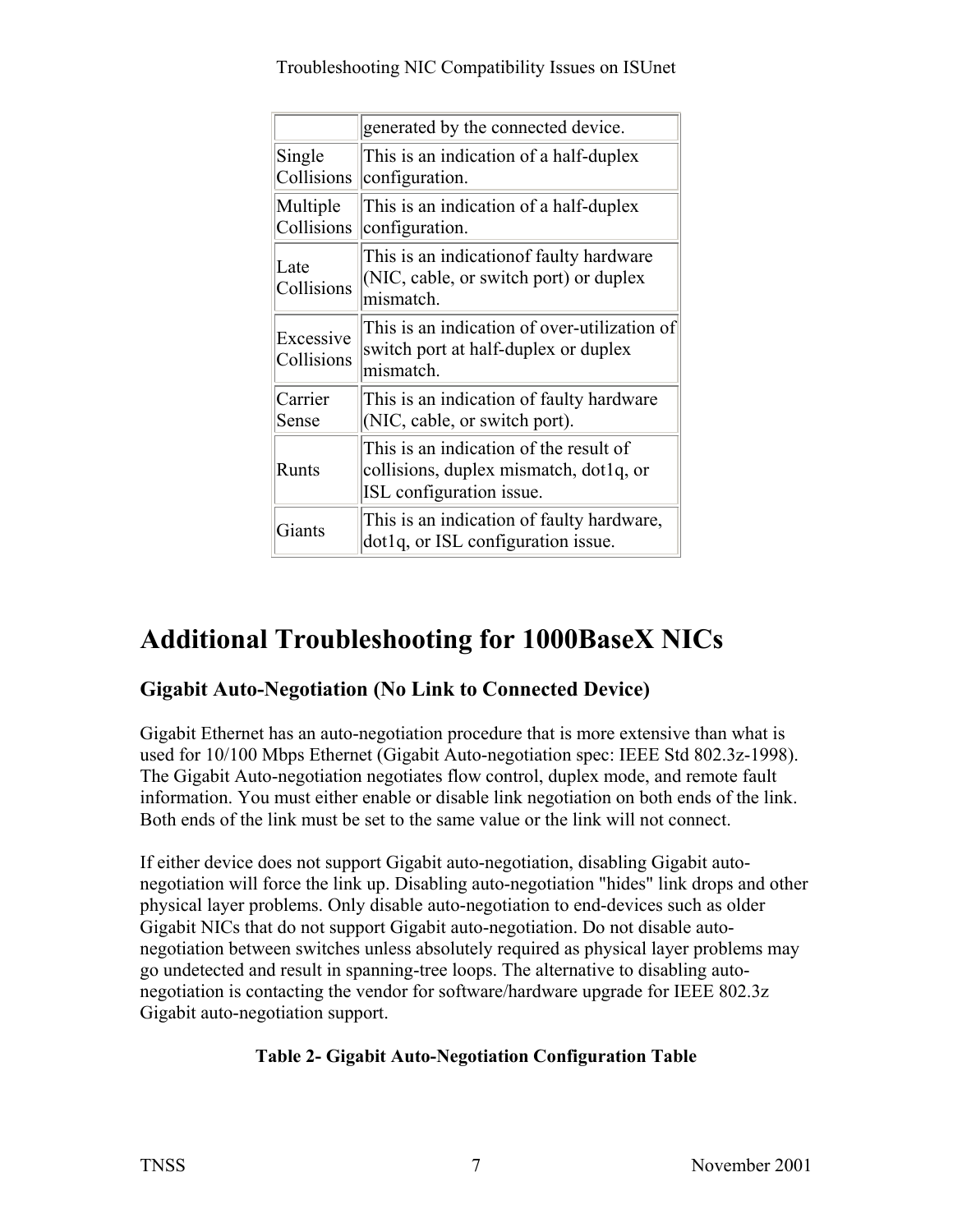| <b>Switch Port</b><br>Gigabit | Auto-<br><b>Negotiation</b><br><b>Setting</b> | <b>NIC</b><br>Gigabit<br>Auto-<br><b>Negotiation</b><br><b>Setting</b> | <b>Switch</b><br>Link/NIC<br>Link |
|-------------------------------|-----------------------------------------------|------------------------------------------------------------------------|-----------------------------------|
| Enabled                       | Enabled                                       | Up                                                                     | Up                                |
| Disabled                      | Disabled                                      | Up                                                                     | Up                                |
| Enabled                       | Disabled                                      | Down                                                                   | Up                                |
| Disabled                      | Enabled                                       | Up                                                                     | Down                              |

# **NIC Compatibility and Operational Issues**

Disclaimer: Use this table as guide to troubleshooting NIC issues. Please consult the NIC vendor for verification and proper resolution of issue.

| <b>NIC</b><br><b>Model/Manufacture</b>                   | Symptom                                                                                           | Description                                                                                                                         | <b>Resolution</b>                                                      |
|----------------------------------------------------------|---------------------------------------------------------------------------------------------------|-------------------------------------------------------------------------------------------------------------------------------------|------------------------------------------------------------------------|
| Apple MAC G3                                             | Intermittently<br>loses network<br>services when<br>using the built-<br>in Ethernet<br>interface. | Drivers version<br>prior to 2.04<br>may<br>experience this<br>issue. Contact<br>vendor tech<br>support for<br> more<br>information. | Upgrade to driver<br>version 2.04 or higher.                           |
| Apple iMAC, Power<br>MAC G3, and<br>Powerbook G3         | Unable to set<br>speed and<br>duplex of built-<br>in Ethernet<br>interface<br>manually.           | Apple<br>Speed/Duplex<br>tool is required<br>to manually set<br>Speed/Duplex<br>of Ethernet<br>Interface.                           | Download Apple<br>Speed/Duplex tool<br>from Apple support<br>web site. |
| Apple MAC OS with<br>Open Transport 2.5.1<br>and $2.5.2$ | Unable to<br>obtain DHCP<br>address from<br><b>DHCP</b> Server.                                   | Upon bootup,<br>MAC may fail<br>to obtain IP<br>address from<br><b>DHCP</b> Server.                                                 | See Apple tech info<br>library article 25049.                          |
| Apple MAC Built-In<br>Ethernet                           | Unable to<br>determine<br>hardware MAC<br>address.                                                | In order to<br>troubleshoot<br>network<br>connectivity<br>issues, host<br><b>MAC</b> address<br>lmav be                             | Contact vendor tech<br>support.                                        |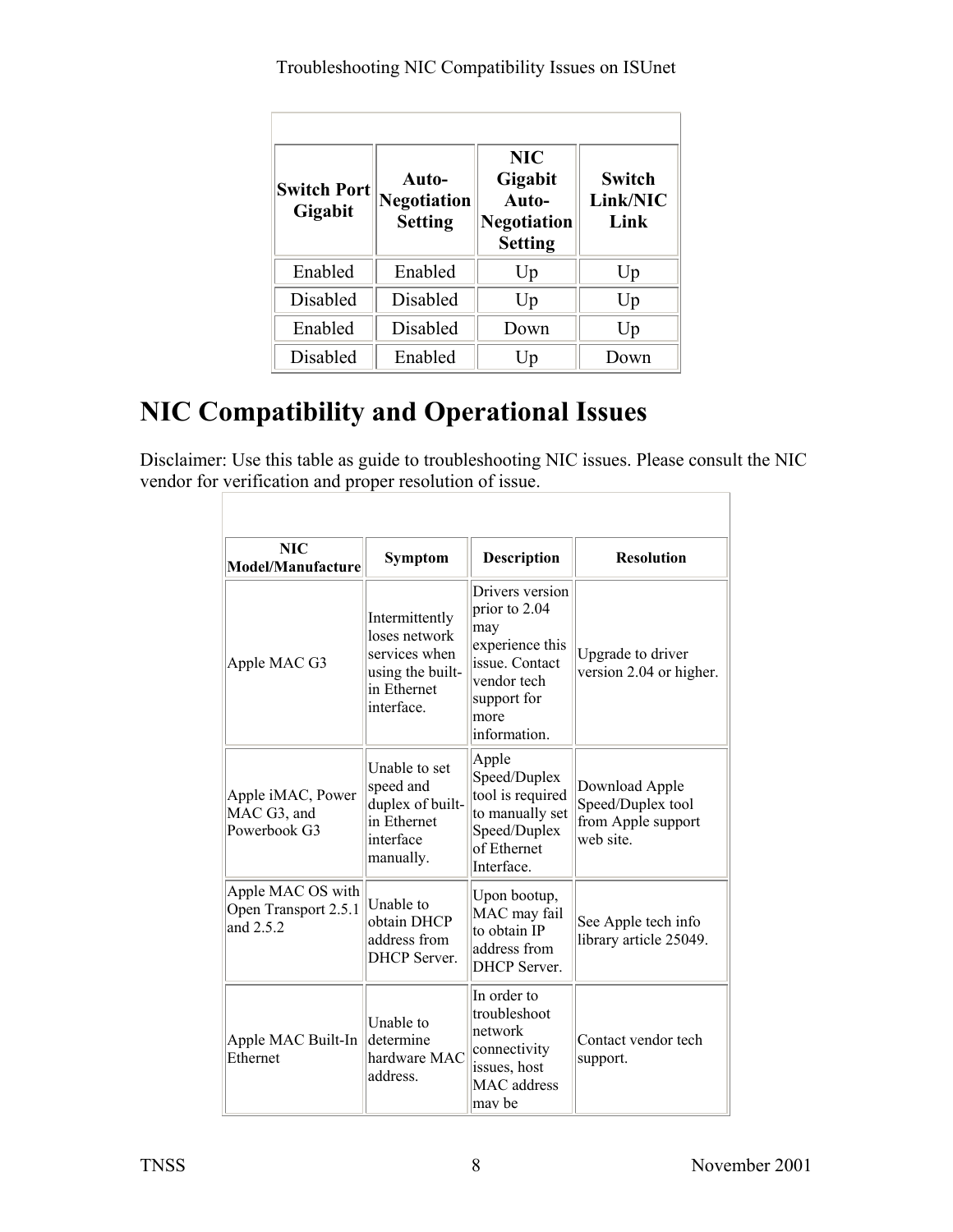|                                                                          |                                                                                                             | required.                                                                                                                                                                                                  |                                                                                                       |
|--------------------------------------------------------------------------|-------------------------------------------------------------------------------------------------------------|------------------------------------------------------------------------------------------------------------------------------------------------------------------------------------------------------------|-------------------------------------------------------------------------------------------------------|
|                                                                          |                                                                                                             |                                                                                                                                                                                                            |                                                                                                       |
| Apple MAC<br>Performance Issues<br>vs. NuBus                             | Built-in<br>Ethernet<br>interfaces out<br>perform NuBus<br>Ethernet cards.                                  | Concern of<br>maximum data<br>transfer rate<br>possible with<br>the built-in<br>Ethernet port in<br>comparison to<br><b>NuBus</b><br>Ethernet cards.                                                       | See Apple tech info<br>library Article 12000.                                                         |
| Apple Powerbook<br>G3/G4 with Internal<br><b>NIC</b>                     | Slow<br>Performance<br>when<br>performaning<br>large file<br>transfers.                                     | Somes NICs<br>may operate<br>out-of-spec, as<br>published in<br>IEEE 802.3.<br>Some Catalysts<br>are more<br>tolerant of out-<br>of-spec NICs<br>and will not<br>notice any<br>performance<br>degradation. | Use of external or<br>PCMCIA NIC. Contact<br>Apple tech support.                                      |
| Various Apple<br>G3/G4 Laptops and<br>Workstations with<br>Internal NICs | Slow<br>performance.                                                                                        | Notable slow<br>performance.                                                                                                                                                                               | Upgrade to latest NIC<br>driver and load<br>DUPLEXER utility.<br>Verify auto-negotiation<br>settings. |
| AsantéFAST 10/100<br>PCI                                                 | Slow login or<br>fails to log in<br>to server.                                                              | N/A                                                                                                                                                                                                        | See tech document no:<br>TID1084 at Asanté<br>support web site.                                       |
| AsantéFAST 10/100<br><b>PCI</b>                                          | Numerous<br>CRC and FCS<br>errors reported<br>on switch when<br>connected to<br>Power<br>Macintosh<br>9500. | N/A                                                                                                                                                                                                        | See tech document no:<br>TID1109 at Asanté<br>support web site.                                       |
| AsantéFAST 10/100<br>PCI                                                 | Slow network<br>through-put<br>lafter<br>Macintosh OS<br>8.5 or 8.6<br>upgrade.                             | N/A                                                                                                                                                                                                        | See tech document no:<br>TID1976 at Asanté<br>support web site.                                       |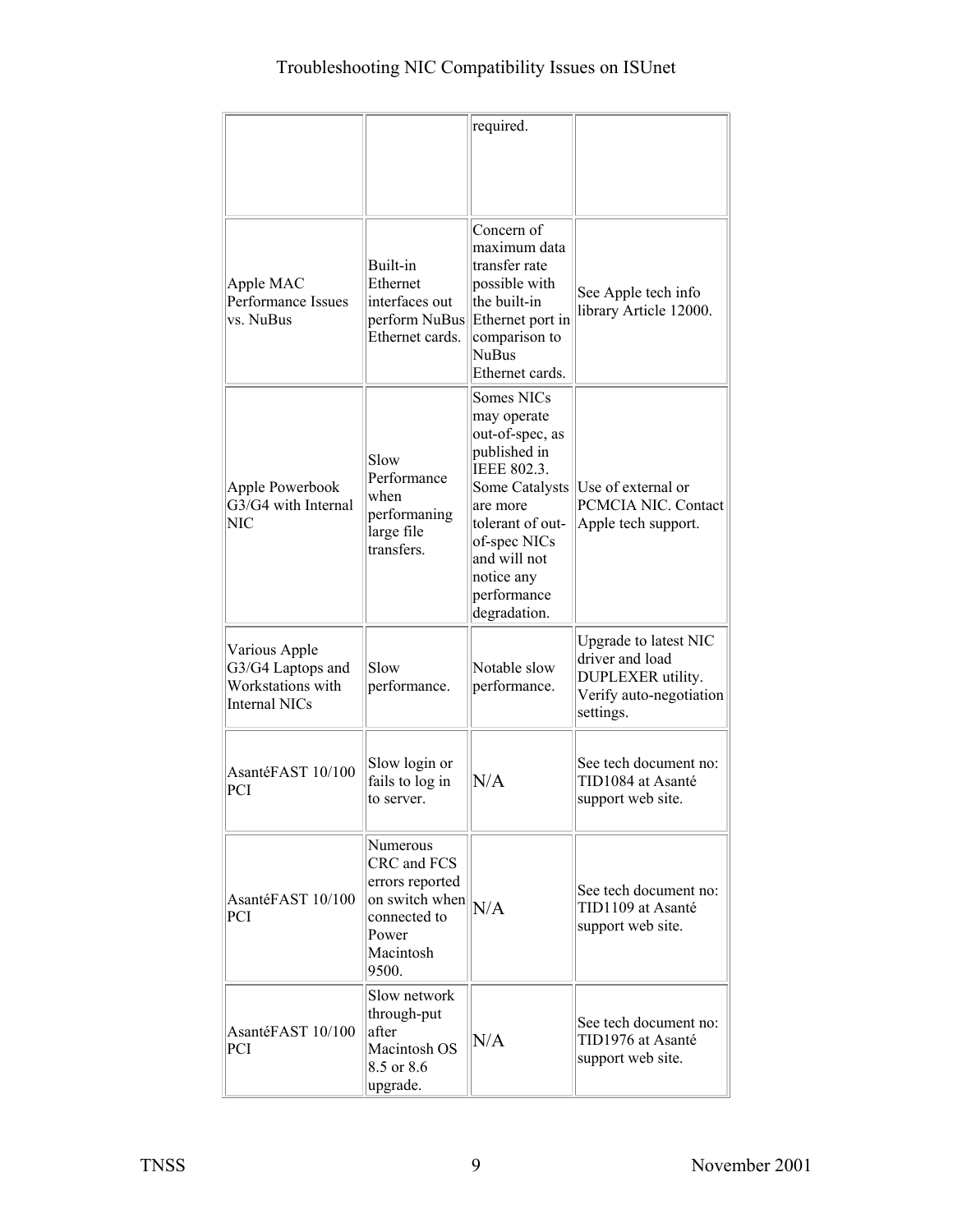| Asanté GigaNIC<br>1064SX PCI Card-<br>Mac | Network<br>performance<br>fluctuates                                                                                                                                                                                           | When the<br>energy saver<br>mode is active<br>under OS 8.6,<br>the network<br>speed comes to<br>a slow crawl as<br>soon as the<br>monitor goes<br>dim.                                                                                          | Turn off the energy<br>saver mode in the<br>control panel. The<br>network speed will<br>remain constant.<br>See tech document<br>no:TID2095 at Asanté<br>support web site. |
|-------------------------------------------|--------------------------------------------------------------------------------------------------------------------------------------------------------------------------------------------------------------------------------|-------------------------------------------------------------------------------------------------------------------------------------------------------------------------------------------------------------------------------------------------|----------------------------------------------------------------------------------------------------------------------------------------------------------------------------|
| Asanté GigaNIC<br>1064SX PCI Card-<br>Mac | Slow<br>performance<br>with<br>AppleShare IP<br>servers and<br><b>PCI</b> Ethernet<br>cards.                                                                                                                                   | Customers<br>report<br>AppleShare IP<br>servers slow<br>down and<br>eventually<br>crash over<br>time. This<br>occurs using<br>both built-in<br>Ethernet and<br>various PCI<br>cards.                                                            | See tech document no:<br>TID2227 at Asanté<br>support web site.                                                                                                            |
| 3COM 3C574/575<br><b>PCMCIA 10/100</b>    | Extremely<br>slow<br>performance<br>when operating<br>at 10 MB.                                                                                                                                                                | The<br>3C574/3C575<br>experiences<br>slow<br>performance<br>when<br>connecting at<br>10 MB with<br>Catalyst<br>2948G, 2980G,<br>4000, 5000,<br>and 6000s<br>switches. This<br>issue is due to<br>the NIC doing<br>auto-polarity<br>upon linkup. | Upgrade to latest NIC<br>card driver and disable<br>auto-polarity.                                                                                                         |
| 3COM 3C595                                | FCS and/or<br>alignment<br>errors recorded<br>on switch.<br>Noted slower<br>performance.<br>when using the<br>3C595 adapter<br>in 100 MB<br>half-duplex.<br>This problem<br>only usually<br>represents 1% -<br>2% of the total | FCS and/or<br>alignment<br>errors when<br>using the<br>3C595 adapter<br>in 100 MB<br>half-duplex.<br>This problem<br>usually<br>represents 1% -<br>2% of the total<br>traffic.                                                                  | Upgrade to the latest<br>NIC driver and disable<br>Bus Master. These<br>steps will reduce FCS<br>and alignment errors.                                                     |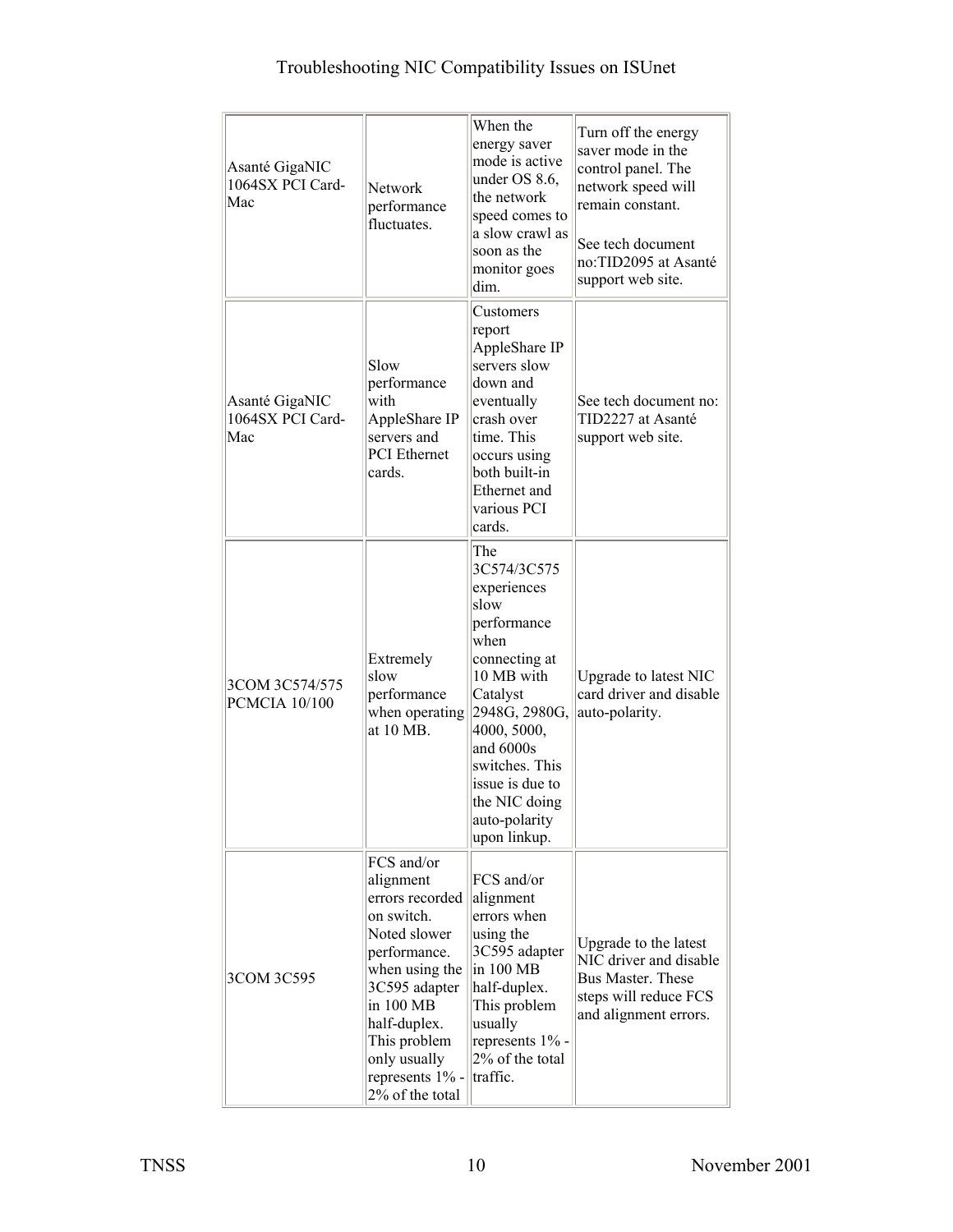|                      | traffic.                                                                                                                                             |                                                                                                                                                                            |                                                                                                                                                                                                                                                                                                                                                                                              |
|----------------------|------------------------------------------------------------------------------------------------------------------------------------------------------|----------------------------------------------------------------------------------------------------------------------------------------------------------------------------|----------------------------------------------------------------------------------------------------------------------------------------------------------------------------------------------------------------------------------------------------------------------------------------------------------------------------------------------------------------------------------------------|
| 3COM<br>3C905/3C905B | Intermittent<br><b>DHCP</b> Issues.                                                                                                                  | Despite<br>configuring<br>Catalyst switch<br>ports correctly,<br>workstations<br>still experience<br>some<br>intermittent<br>DHCP issues.                                  | Upgrade to driver<br>version 4.01b or higher<br>which resolves DHCP<br>issues.                                                                                                                                                                                                                                                                                                               |
| 3COM<br>3C905/3C905B | Unable to login<br>into Novell<br><b>IPX Network.</b>                                                                                                | Despite<br>configuring<br>Catalyst switch<br>ports correctly,<br>workstations<br>still experience<br>intermittent<br>Novell IPX<br>login issues.                           | Upgrade to driver<br>$4.01b$ or higher, which<br>resolves IPX auto-<br>frame type issues.<br>Alternatively, manually<br>configure workstations<br>for IPX frame type.                                                                                                                                                                                                                        |
| 3COM 3C905B          | Slow<br>performance<br>when receiving<br>large files.                                                                                                | Notable slow<br>performance<br>when receiving<br>large files.<br>Problem only<br>occurs with<br>standard<br>Microsoft NT<br>4.0, regardless<br>of service<br>pack.         | Download latest driver<br>from 3COM tech<br>support.                                                                                                                                                                                                                                                                                                                                         |
| 3COM 3C905C          | $L2$ errors<br>reported on<br>switch port<br>(FCS,<br>alignment,<br>CRC, and<br>runts), and<br>slow<br>performance<br>on high speed<br>workstations. | Under normal<br>operating<br>conditions, a<br>Catalyst<br>wwitch will<br>report<br>numerous L2<br>(physical)<br>errors on ports<br>connected to<br>3C905C NIC<br>adapters. | Load latest driver and<br>diagnostic tools<br>available from 3COM.<br>Test performance back-<br>to-back between two<br>PCs, and note errors on<br>diagnostic tools. Errors<br>reported such as<br>transmit underrun and<br>receive overun will<br>result in physical layers<br>being reported by<br>switch and minor<br>performance issues.<br>See Bug ID<br>CSCdt68700 for more<br>details. |
| 3COM 3C980           | Data<br>corruption<br>using Novell                                                                                                                   | N/A                                                                                                                                                                        | See 3COM tech<br>support reference<br>1.0.33921641.2241835.                                                                                                                                                                                                                                                                                                                                  |
| 3COM                 | 3C985/3C985B                                                                                                                                         | Novell 5.0<br>Issues                                                                                                                                                       | See 3COM tech<br>support reference<br>1.0.16744826.2027011.                                                                                                                                                                                                                                                                                                                                  |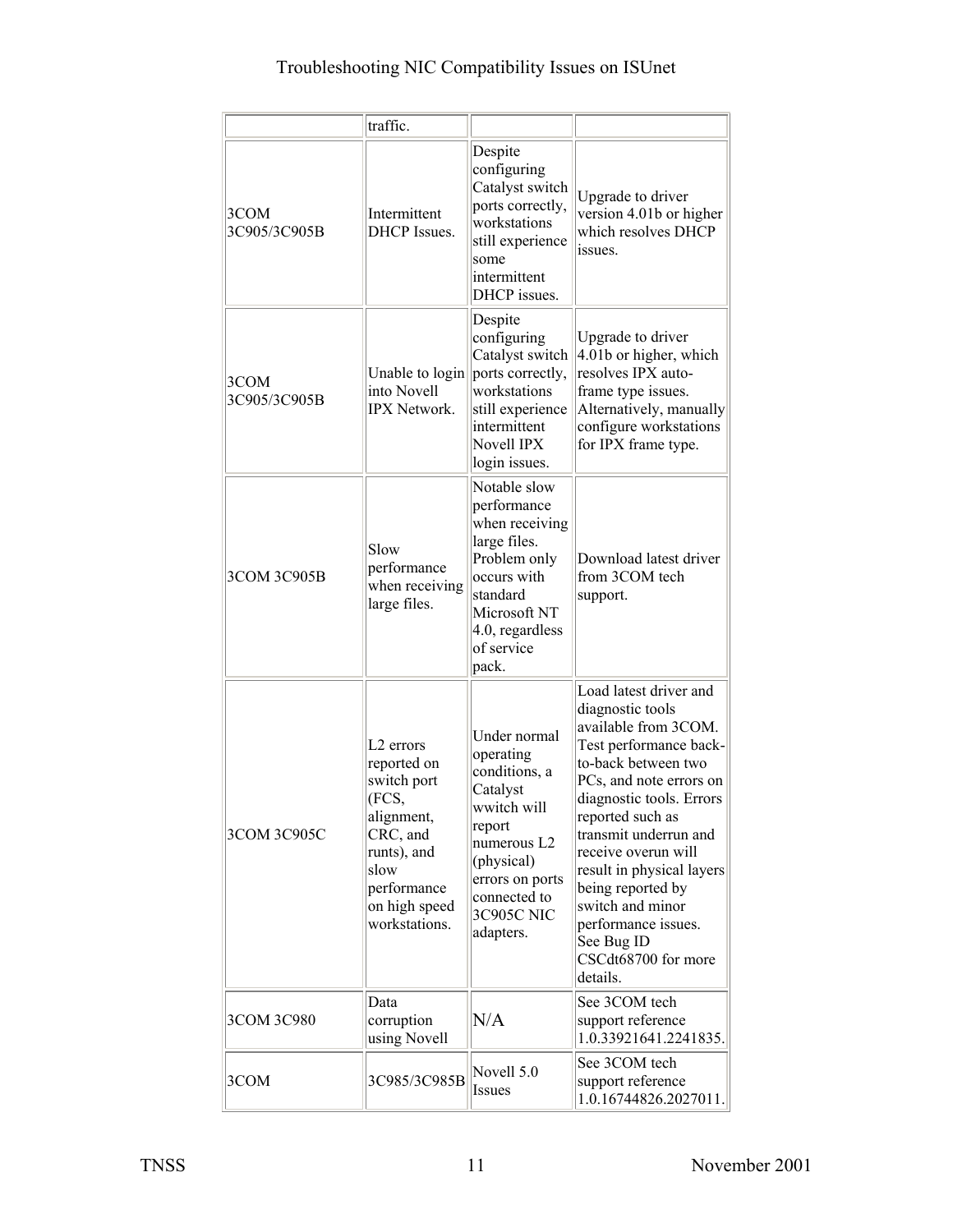| 3COM<br>3C985/3C985B                                                | Clients unable<br>to login or<br>browse server,<br>but pings work<br>correctly.                                                                                                | N/A                                                                                                                                                                                                                                                       | See 3COM tech<br>support reference<br>2.0.4428387.2305072.                                                                                                                                                                                                                                                                                               |
|---------------------------------------------------------------------|--------------------------------------------------------------------------------------------------------------------------------------------------------------------------------|-----------------------------------------------------------------------------------------------------------------------------------------------------------------------------------------------------------------------------------------------------------|----------------------------------------------------------------------------------------------------------------------------------------------------------------------------------------------------------------------------------------------------------------------------------------------------------------------------------------------------------|
| 3COM<br>3C985/3C985B                                                | Packets larger<br>than Ethernet<br><b>MTU</b> (1518<br>bytes) are<br>generated.<br>These packets<br>are noted as<br>giants on<br>Catalyst<br>switches.                         | N/A                                                                                                                                                                                                                                                       | Contact 3COM tech<br>support.                                                                                                                                                                                                                                                                                                                            |
| 3COM 3C905C or<br>3C920 intergrated<br>NIC on Dell<br>Dimension XPS | Network<br>connectivity is<br>dropped every<br>two to three<br>minutes and/or<br>network card<br>must be<br>reinitialized<br>several times to<br>gain network<br>connectivity. | A 3C905C or<br>3C920<br>intergrated<br>NIC on Dell<br>Dimension<br>XPS may<br>experience<br>network<br>connectivity<br>issues when<br>running<br>Windows 2000<br>due to a power<br>management<br>issue.                                                   | Disable all power<br>management functions.<br>Contact Dell for details<br>on disabling power<br>management or more<br>details surronding this<br>issue. For more<br>documentation, see<br>3COM tech support<br>reference:<br>2.0.47464140.2853794                                                                                                        |
| Compaq Netflex-3<br>Model NIC Adapters                              | Slow<br>performance                                                                                                                                                            | Auto-<br>negotiation<br>may fail to<br>Cisco Catalyst<br>5000/5500<br>Switches.                                                                                                                                                                           | This problem is<br>resolved in software<br>release $4.5(1)$ and later<br>for the Catalyst<br>5000/5500 Switches.<br>(CSCdk87853)                                                                                                                                                                                                                         |
| IBM 10/100 EtherJet<br>CardBus Adapter                              | Extremely<br>slow<br>performance<br>when operating<br>at 10 Mbps.                                                                                                              | Certain 10/100<br>switches<br>implement<br>automatic<br>correction for<br>polarity<br>reversed cables<br>that are not<br>completely<br>compatible<br>with the same<br>correction<br>IBM 10/100<br>EtherJet<br>CardBus<br>Adapter. If the<br>network speed | To resolve this<br>problem, a new Auto<br>Polarity keyword in the<br>adapter's advanced<br>properties has been<br>added. If needed, the<br>default setting of ON<br>(meaning that the card<br>will compensate for<br>reversed cables) can be<br>provided by the set to OFF to disable<br>polarity correction.<br>This will restore<br>normal throughput. |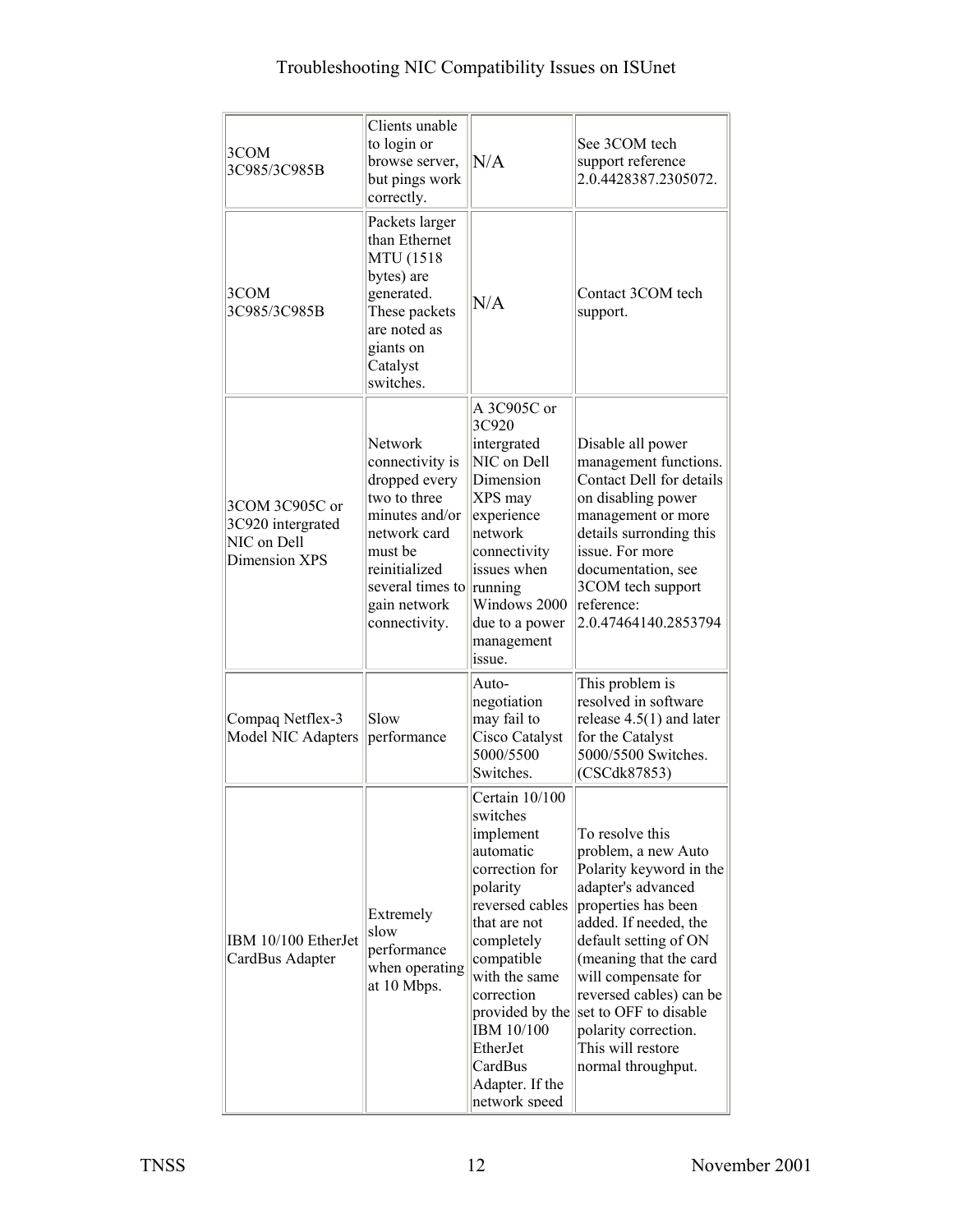|                                        |                                                                                                                                                                                                                                                                                                                                                 | is forced to<br>10Mbps,<br>severe<br>throughput<br>problems may<br>be experienced.                                                                                                                                                                                                                                                                                     |                                                                                                                                                                                                                                   |
|----------------------------------------|-------------------------------------------------------------------------------------------------------------------------------------------------------------------------------------------------------------------------------------------------------------------------------------------------------------------------------------------------|------------------------------------------------------------------------------------------------------------------------------------------------------------------------------------------------------------------------------------------------------------------------------------------------------------------------------------------------------------------------|-----------------------------------------------------------------------------------------------------------------------------------------------------------------------------------------------------------------------------------|
| <b>IBM</b> ThinClient<br>Workstations  | Link flaps<br>continuously<br>after extended<br>operation.                                                                                                                                                                                                                                                                                      | Workstations<br>prior to Service<br>Pack 3.0 will<br>bounce link on<br>switch after<br>continuous use<br>when attached<br>to Catalyst<br>2948G/4000<br>switches on<br>software<br>version 6.x and<br>later.                                                                                                                                                            | <b>Upgrade IBM</b><br>ThinClient to Service<br>Pack 3.0.                                                                                                                                                                          |
| Intel Pro/100                          | Consistent<br>Link Up/Down<br>Connections to<br>Catalyst<br>Switches                                                                                                                                                                                                                                                                            | May be caused<br>by Power<br>Management.<br>Contact Intel<br>tech support<br>for further<br>information.                                                                                                                                                                                                                                                               | Go to Control pannel /<br>System /Hardware<br>/Device Manager.<br>Click the Network<br>Adapters / Intel Pro<br>$100 +$<br>At the Power<br>Managment tab,<br>Unmark the "Allow the<br>computer to turn off<br>this<br>device" tab. |
| Intel Pro/1000 T<br>Gigabit Copper NIC | When an Intel<br>Pro/1000 T<br>NIC is<br>connected to a<br>Catalyst<br>switch, the<br>customer may<br>see poor<br>network<br>connections or<br>excessive<br>numbers of<br>dropped<br>packets. The<br>interoperability<br>issue arises<br>when a module<br>with a TBI<br>interface<br>transmits an<br>odd byte<br>packet to a<br>receiver with a | The<br>interoperability<br>issue arises<br>from the<br>implementation<br>of Carrier<br>Extension.<br>Carrier<br>Extension is<br>detailed in sub<br>section<br>35.2.3.5 in the<br><b>IEEE 802.3</b><br>specification.<br>Carrier<br>Extension can<br>be used to pad<br>the last byte of<br>a packet, so the<br>packet is<br>aligned on an<br>even numbered<br>boundary. | Contact Intel Tech<br>Support for the latest<br>driver.                                                                                                                                                                           |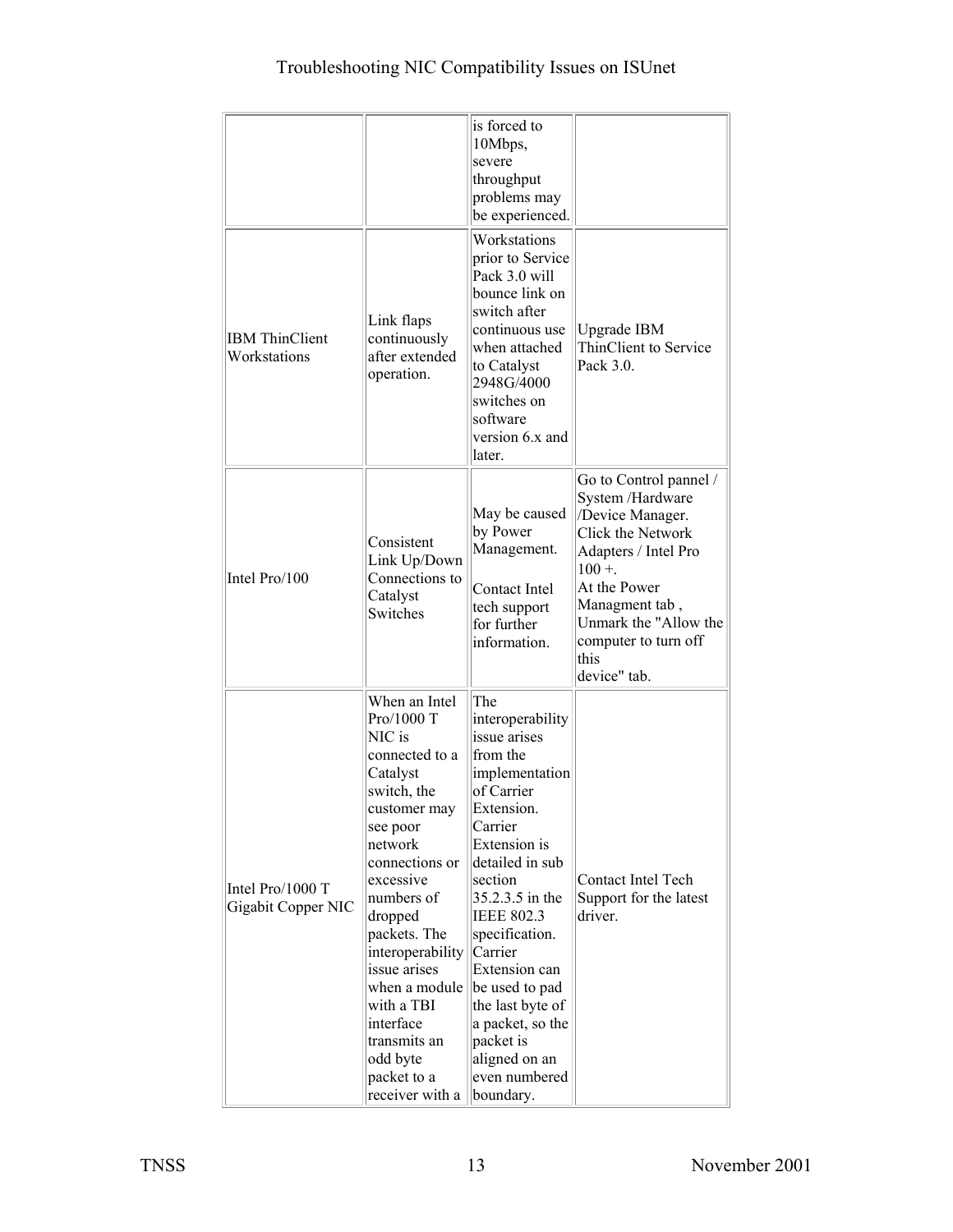|                                                                | Gigabit Media<br>Independent<br>Interface<br>(GMII).                         |                                                                                                                                                                                                                                                                                                                                                                                                                                                                                                     |                                                                                                                                                                                                                                                                   |
|----------------------------------------------------------------|------------------------------------------------------------------------------|-----------------------------------------------------------------------------------------------------------------------------------------------------------------------------------------------------------------------------------------------------------------------------------------------------------------------------------------------------------------------------------------------------------------------------------------------------------------------------------------------------|-------------------------------------------------------------------------------------------------------------------------------------------------------------------------------------------------------------------------------------------------------------------|
| <b>SUN Microsystems</b><br>QFE Card                            | Unable to<br>manually set<br>speed and<br>duplex<br>correctly.               | Manually<br>setting speed<br>and duplex<br>only effects the<br>first of four<br>ports only.                                                                                                                                                                                                                                                                                                                                                                                                         | Contact vendor tech<br>support to obtain latest<br>driver to resolve issue.                                                                                                                                                                                       |
| <b>SUN Microsystems</b><br>v1.1 Gigabit Cards                  | Unable to<br>establish link.                                                 | V1.1 may not<br>establish link<br>to switch.                                                                                                                                                                                                                                                                                                                                                                                                                                                        | Contact vendor tech<br>support or V2.0<br>Gigabit Card.                                                                                                                                                                                                           |
| <b>XIRCOM</b><br>CreditCard Ethernet<br>10/100 CE3B-100        | Not negotiating<br>or operating<br>correctly at 100<br>Mbps full-<br>duplex. | Full-duplex<br>operation is<br>only supported<br>at 10 Mbps.<br>Full-duplex is<br>not supported<br>at 100 Mbps.<br>The LineMode<br>keyword has<br>no effect on<br>performance at<br>100 Mbps. If<br>the LineSpeed<br>keyword is set<br>to 10 0Mpbs<br>and the<br>LineMode<br>keyword is set<br>to full-duplex,<br>the LineMode<br>keyword will<br>be ignored.<br>Full-duplex at<br>10Mbps is only<br>available when<br>the adapter is<br>connected to a<br>full-duplex<br>capable switch<br>or hub. | Do not operate this<br>NIC card at 100 Mbps<br>full-duplex.                                                                                                                                                                                                       |
| <b>XIRCOM</b><br><b>CreditCard Ethernet</b><br>10/100 CE3B-100 | Not negotiating<br>10 Mbps full-<br>duplex.                                  | The CE3 and<br>in some cases<br>the CE3B are<br>not capable of<br>negotiating to<br>10 Mbps full-<br>duplex mode.                                                                                                                                                                                                                                                                                                                                                                                   | On these adapters, in<br>order to operate in full-<br>duplex mode, the<br>LineSpeed keyword<br>must be set to 10 Mbps<br>and the LineMode<br>keyword must be set to<br>full-duplex. The cable<br>type keyword can be<br>set to Auto Detect or<br>10BT/100BTX. The |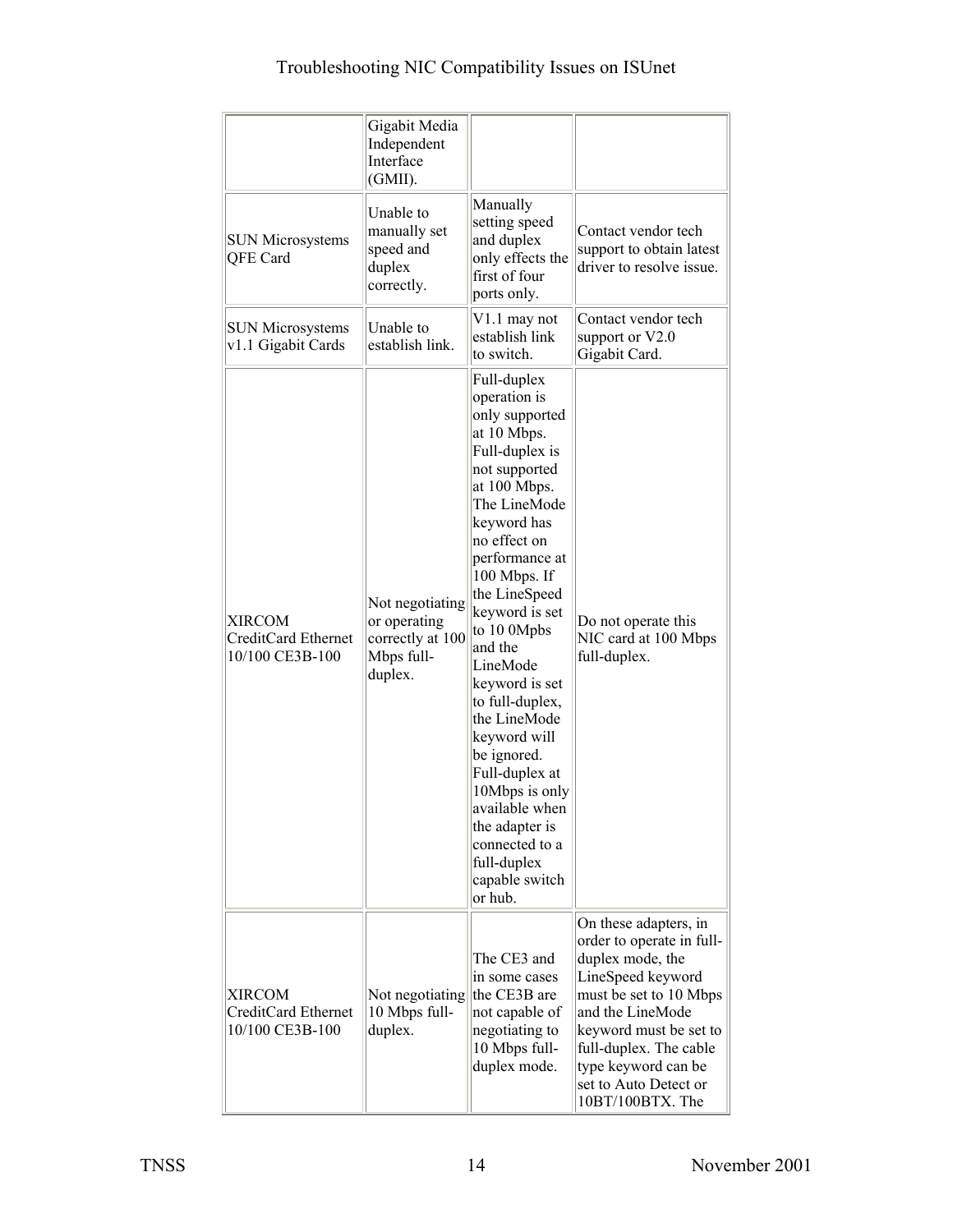|                                                                                    |                                                                                                                                                  |                                                                                                                                                                                                                                                                                                                                                                                                                                            | corresponding port on<br>the attached hub or<br>switch should also be<br>set to 10Mbps full-<br>duplex.                                                                                                                                                                                                                                                                                       |
|------------------------------------------------------------------------------------|--------------------------------------------------------------------------------------------------------------------------------------------------|--------------------------------------------------------------------------------------------------------------------------------------------------------------------------------------------------------------------------------------------------------------------------------------------------------------------------------------------------------------------------------------------------------------------------------------------|-----------------------------------------------------------------------------------------------------------------------------------------------------------------------------------------------------------------------------------------------------------------------------------------------------------------------------------------------------------------------------------------------|
| XIRCOM RealPort2<br>CardBus Ethernet<br>10/100 Adapter<br>(R2BE/RBE/CBE)<br>Models | Extremely<br>slow<br>performance<br>when operating<br>at 10 Mbps.                                                                                | Certain 10/100<br>switches<br>implement<br>automatic<br>correction for<br>polarity<br>reversed cables<br>that are not<br>completely<br>compatible<br>with the same<br>correction<br>provided by the<br>CBE/RBE. If<br>the network<br>speed is forced<br>to 10 Mbps,<br>severe<br>throughput<br>problems may<br>be experienced.                                                                                                             | To resolve this<br>problem, a new Auto<br>Polarity keyword in the<br>adapter's advanced<br>properties has been<br>added in driver version<br>3.01.If needed, the<br>default setting of ON<br>(meaning that the card<br>will compensate for<br>reversed cables) can be<br>set to OFF to disable<br>polarity correction.<br>This will restore<br>normal throughput.                             |
| XIRCOM RealPort2<br>CardBus Ethernet<br>10/100 Adapter<br>(R2BE/RBE/CBE)<br>Models | <b>Initial Network</b><br>Connections<br>may fail.<br>DHCP may<br>obtain IP<br>address and<br>Windows NT<br>login and<br>Novell IPX<br>may fail. | Initialization<br>delay. Certain<br>switches and<br>routers are<br>unable to<br>immediately<br>forward<br>network traffic<br>when a<br>network<br>adapter first<br>establishes link<br>to one of its<br>ports due to<br>initialization<br>delays. This<br>problem is<br>most<br>commonly<br>seen when the<br>network<br>adapter is<br>connected<br>directly to<br>ports on the<br>switch. The<br>adapter by<br>default (when<br>used under | A new keyword,<br>Initialization Delay,<br>has been added to the<br>adapter's advanced<br>properties which will<br>prevent forwarding of<br>network requests for a<br>user-selectable period<br>of time. Delays can be<br>added ranging from<br>one to sixty seconds. In<br>most cases adding a<br>delay in the one to<br>three second range will<br>be sufficient to resolve<br>the problem. |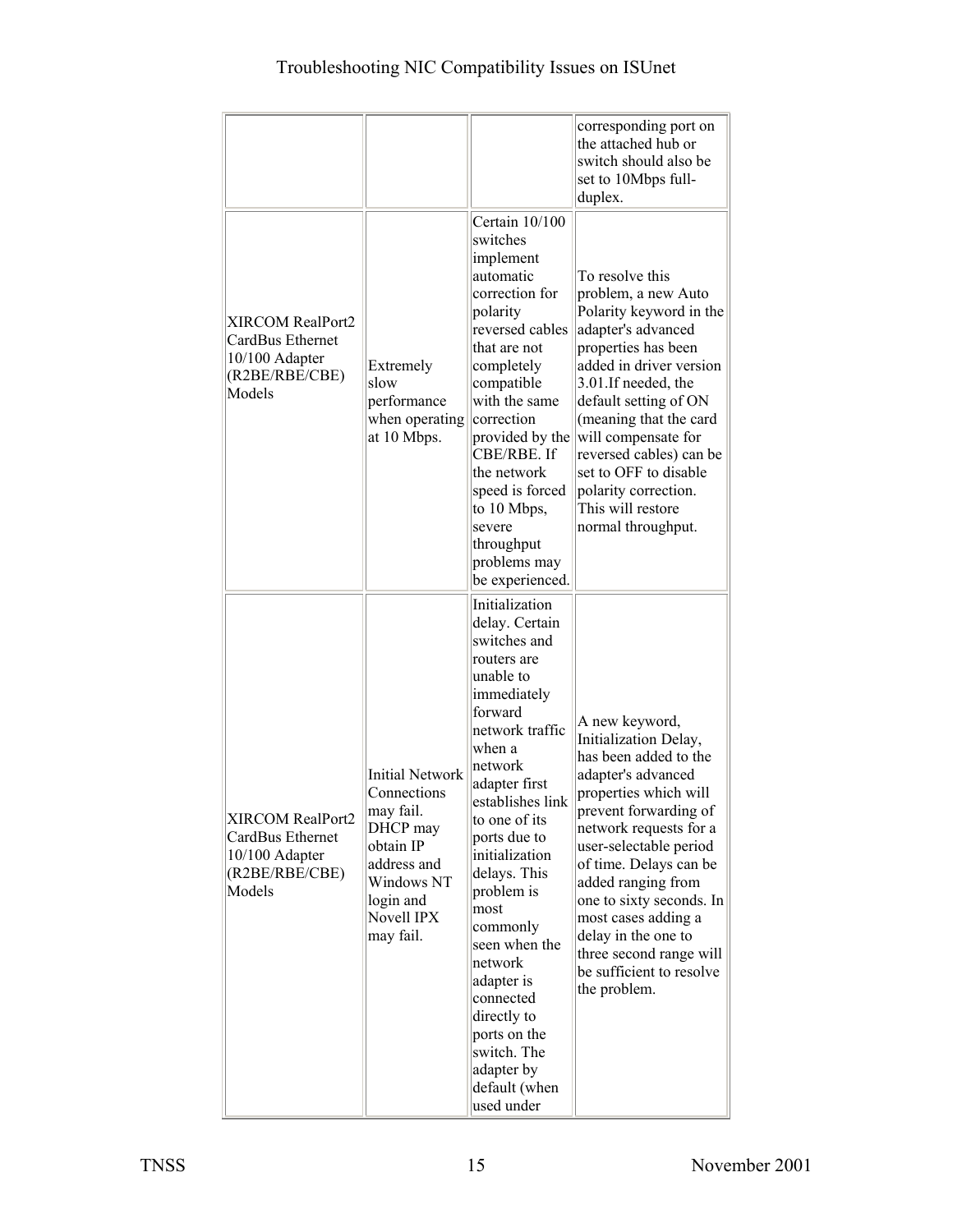|                                                                                    |                                                                                                                                                       | some operating<br>systems) will<br>have almost no<br>delay between<br>link and the<br>initial network<br>request. |                                                                                                                                                                                                                                                                                                               |
|------------------------------------------------------------------------------------|-------------------------------------------------------------------------------------------------------------------------------------------------------|-------------------------------------------------------------------------------------------------------------------|---------------------------------------------------------------------------------------------------------------------------------------------------------------------------------------------------------------------------------------------------------------------------------------------------------------|
| XIRCOM RealPort2<br>CardBus Ethernet<br>10/100 Adapter<br>(R2BE/RBE/CBE)<br>Models | Not able to<br>connect to<br>network or get<br>an IP address<br>from DHCP<br>Server when<br>connected to<br>port replicator<br>or docking<br>station. | Contact vendor<br>tech support.                                                                                   | If you are attempting to<br>use a CBE/CBE2/RBE<br>in a port replicator or<br>docking station, using<br>Windows 95 and are<br>having problems, and<br>then confirm that your<br>laptop has the latest<br>BIOS and that the<br>latest manufacturer's<br>patches and utility<br>software have been<br>installed. |
| Xircom XE2000<br>PCMCIA NIC                                                        | Will not auto-<br>negotiation to<br>100 Mbps, full-<br>duplex.                                                                                        | NIC will only<br>auto-negotiate<br>to 100 Mbps,<br>half-duplex.                                                   | Known limitation of<br>XE2000 NIC, see<br>XE2000 release notes.                                                                                                                                                                                                                                               |

# **Understanding How Auto-Negotiation Works**

Auto-negotiation uses a modified version of the link integrity test that is used for 10BaseT devices to negotiate speed and exchange other auto-negotiation parameters. The original 10BaseT link integrity test is referred to as Normal Link Pulse (NLP). The modified version of the link integrity test for 10/100 Mbps auto-negotiation is referred to as Fast Link Pulse (FLP). 10BaseT devices expect a burst pulse every 16  $(+/- 8)$  msec as part of link integrity test. FLP for 10/100 Mbps auto-negotiation will send these bursts every 16 ( $+/-$  8) msec with the additional pulses every 62.5 ( $+/-$  7) microseconds. The pulses within the burst sequence generate code words that are used for compatibility exchanges between link partners. This process of FLP used in auto-negotiation maintains backward compatibility with existing 10BaseT connections with the pulse burst every 16 (+/- 8) msec to comply with the link integrity test for normal 10BaseT hardware. If a device is sending FLP and only receives NLP, the hardware will immediately cease transmission of the FLP and enable the standard 10BaseT hardware to continue 10BaseT operation.

The following table describes the possible programmable options of the control register for a FastEthernet Interface. These options determine how the FastEthernet Interface will function when connected to a link partner. The 0 in the bits column refers to the programmable register address and the decimal number following the 0 refers to the bit placement within the 16-bit register.

#### **Table 3 - PHY Control Register Programmable Options**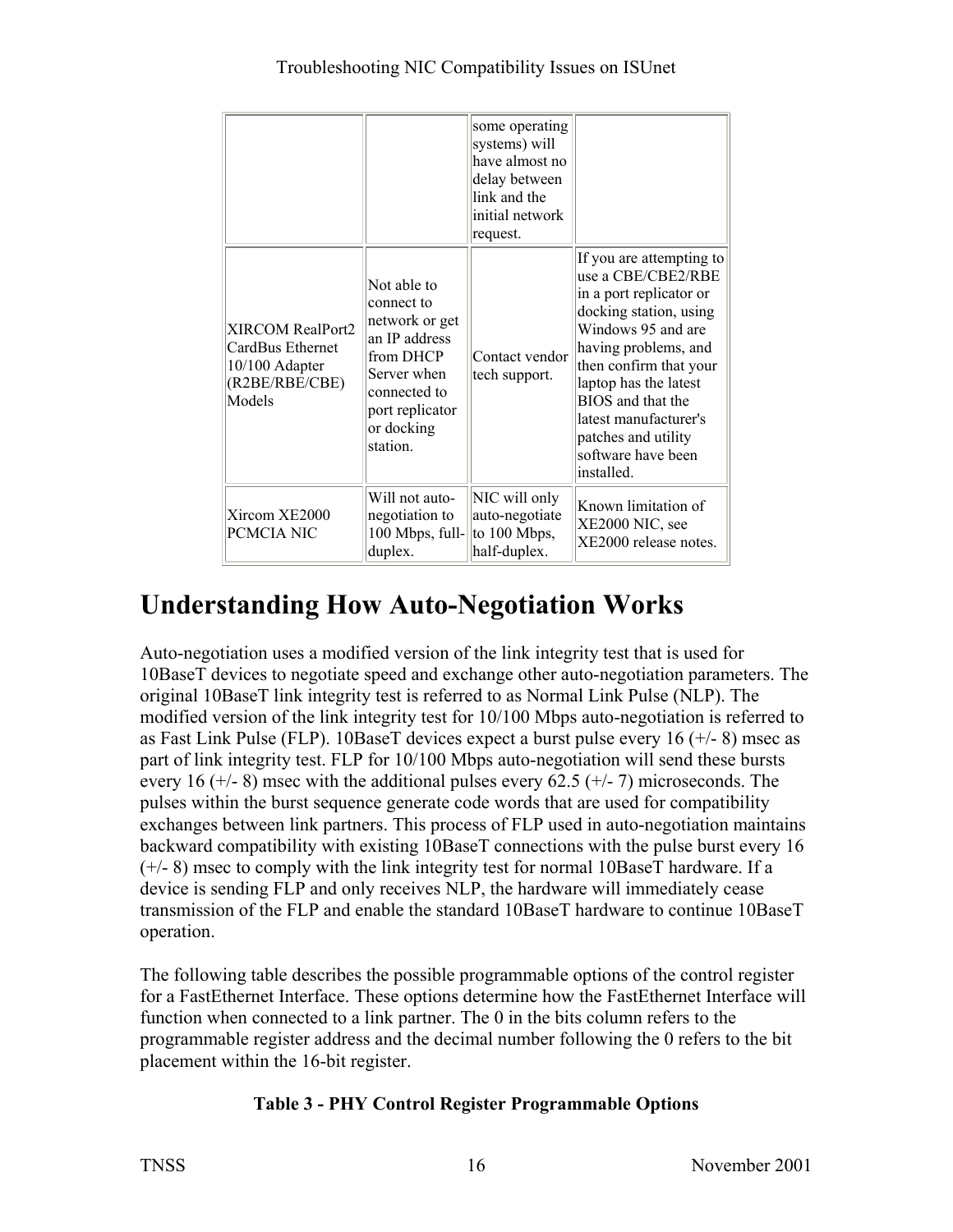| <b>Bits</b> | <b>Name</b>                         | Description                                                                                                                                                                   |
|-------------|-------------------------------------|-------------------------------------------------------------------------------------------------------------------------------------------------------------------------------|
| 0.15        | Reset                               | $1 =$ PHY Reset<br>$0 = Normal$<br>Mode                                                                                                                                       |
| 0.14        | Loopback                            | $1 = loopback$<br>mode switched<br>on<br>$0 =$ loopback<br>mode switched<br>off                                                                                               |
| 0.13        | <b>Rate Selection</b><br>(LSB)      | $0.6$ 0.13<br>1<br>Reserved<br>1000<br>$1 \quad 0$<br><b>Mbps</b><br>100<br>$\overline{0}$<br>$\overline{1}$<br><b>Mbps</b><br>10<br>$\overline{0}$<br>$\overline{0}$<br>Mbps |
| 0.12        | Auto-<br>negotiation<br>Enable      | $1 = \text{auto}$<br>negotiaton<br>enabled<br>$0 =$ auto-<br>negotiation<br>disabled                                                                                          |
| 0.11        | Power Down                          | $1 = power down$<br>$0 = normal down$                                                                                                                                         |
| 0.10        | Isolated                            | $1 = PHY$<br>electrically<br>isolated from<br><b>MII</b><br>$0 =$ normal mode                                                                                                 |
| 0.9         | <b>Restart Auto-</b><br>negotiation | $1 =$ restart the<br>auto-negotiation<br>process<br>$0 =$ normal mode                                                                                                         |
| 0.8         | Duplex Mode                         | $1 = Full-duplex$<br>$0 = \text{Half-duplex}$                                                                                                                                 |
| 0.7         | <b>Collision Test</b>               | $1 = COL$ signal<br>test active<br>$0 = COL$ signal<br>test switched off                                                                                                      |